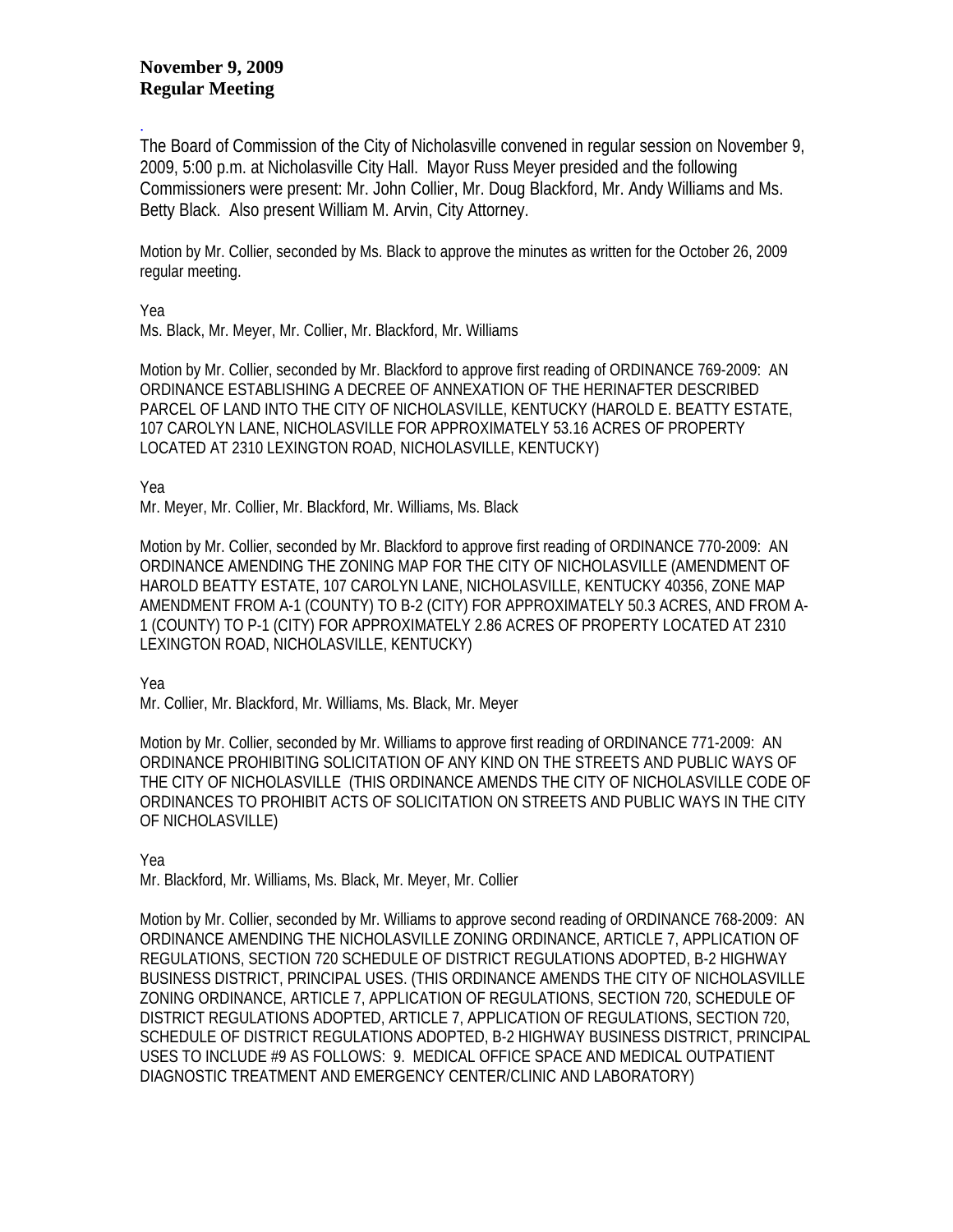## **November 9, 2009 Regular Meeting**

. Yea

Mr. Williams, Ms. Black, Mr. Meyer, Mr. Collier, Mr. Blackford

Motion by Mr. Williams, seconded by Mr. Blackford to accept public improvements (streets, water distribution system, sanitary sewer collection system and storm drainage system) in Sunbrook Subdivision; and to accept public improvements [streets (Bret Lane & Churchill Crossing), water distribution system, sanitary sewer collection system, and storm drainage system] in The Crossings at Hager Place; and to accept public improvements [street (Bret Lane), water distribution system, sanitary sewer collection system, and storm drainage system] in The Reserve at Hager Place.

Yea

Ms. Black, Mr. Meyer, Mr. Collier, Mr. Blackford, Mr. Williams

Motion by Mr. Collier, seconded by Mr. Williams to dispose of surplus property as recommended by Purchasing Agent, Pauline Horsley.

Yea

Mr. Meyer, Mr. Collier, Mr. Blackford, Mr. Williams, Ms. Black

Motion by Mr. Blackford, seconded by Mr. Williams to authorize the Mayor to sign a contract with Human Development Company to provide services to the City of Nicholasville employees and their household members as outlined in the proposal on the following basis:

For all employees and their household members of City of Nicholasville, Kentucky; Toll-free 24/7 Telephone Consultation, Face-to-Face Counseling, Short Term Problem Solving, Assessment, Referral, six sessions per presenting problem, per year, Management Consultation, Follow-up, Preparation of Reports, Critical Incident Debriefing (CID), annual Supervisory Training, annual Employee Orientation, Website including Childcare, Eldercare, Legal Financial, Wellness and many other Work/Life Issues, Administrative Time, Posters, Brochures, Wallet Cards, Newsletters and Health Tips, etc:

Yea

Mr. Collier, Mr. Blackford, Mr. Williams, Ms. Black, Mr. Meyer

Motion by Mr. Collier, seconded by Mr. Blackford to transfer Jeff Juett back to Firefighter position at \$11.92 per hour effective November 3, 2009 due to temporary assignment ending.

Yea

Mr. Blackford, Mr. Williams, Ms. Black, Mr. Meyer, Mr. Collier

Motion by Mr. Collier, seconded by Ms. Black to promote Ben Rugg to Corporal with a \$1.00 per hour increase in pay effective November 11, 2009.

Yea

Mr. Williams, Ms. Black, Mr. Meyer, Mr. Collier, Mr. Blackford

Motion by Mr. Collier, seconded by Ms. Black to authorize the Mayor to renew a lease for property at the same terms between the City of Nicholasville and GBC Development, LLC.

Yea

Ms. Black, Mr. Meyer, Mr. Collier, Mr. Blackford, Mr. Williams